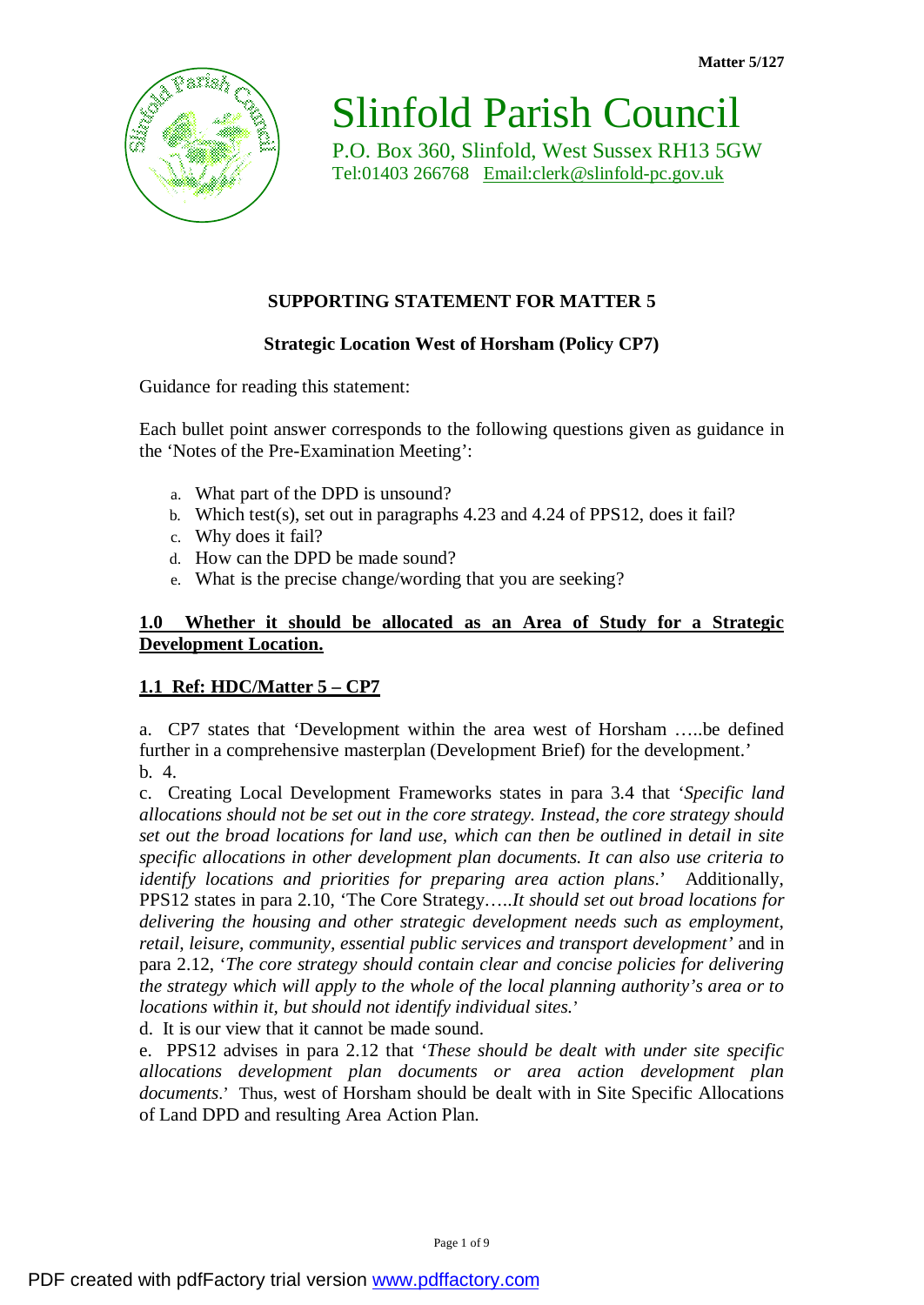## **2.0 Whether an Area Action Plan should be programmed.**

## **2.1 Ref: HDC/Matter 5 – CP7**

a. CP7 states that 'Development within the area west of Horsham …..be defined further in a comprehensive masterplan (Development Brief) for the development.' b. 7

c. HDC's Position Statement for Matter 5 states in para 3.2 that '*There is no possibility that within this area a significant part can be excluded entirely from accommodating development as part of a comprehensive development scheme…'* This Council argues that constraints mentioned in items 3.2 and 4.2 of this report will exclude areas of land for development.

d. It is our view that the document cannot be made sound.

e. The strategic location should be removed from the Core Strategy and dealt with separately in the Site Specific Allocations of Land, enabling allocation of land west of Horsham as an Area of Study for a Strategic Development Location and thus further consultation via an Area Action Plan.

## **3.0 The extent of the identified Area.**

### **3.1 Ref: HDC/Matter 5 - Core Strategy Page 52 Bullet Point 4.42**

a. This point states that the re-development of the Rookwood Golf Course as an alternative is not considered appropriate on the basis of the Background Paper '*Land West of Horsham: Strategic Development'*.

b. 7.

c. There has not been a rigorous comparison of this land versus that proposed at Broadbridge Heath, and PPS12 states in para 4.2 that '*The preparation process should include consideration of all the alternative options derived from the development of the evidence base…*'

d. It is our view that it cannot be made sound.

e. HDC should undertake a Sustainability Appraisal for both locations to enable a clear comparison to be made.

## **3.2 Ref: HDC/ Matter 5 - CP7**

a. The area for development for the strategic location west of Horsham is identified as *'within the area west of Horsham bounded by the A264 to the north west, the River Arun to the south west and the railway to the south east*.' b. 3.

c. Southern Water objected to this development at the Preferred Options stage because it is too close to the sewage works. The Panel Report on the adopted West Sussex Structure Plan in para 6.39 stated that '*Staying with the sewage works, it is cited by local groups as a major constraint because of smells. We agree that development would need to be kept well away from the facility but floodplains may dictate this in any event'* .

d. This policy can be made sound by reducing the number of houses allocated to west of Horsham to 1,000 to be easier to plan around the sewage and floodplain constraints.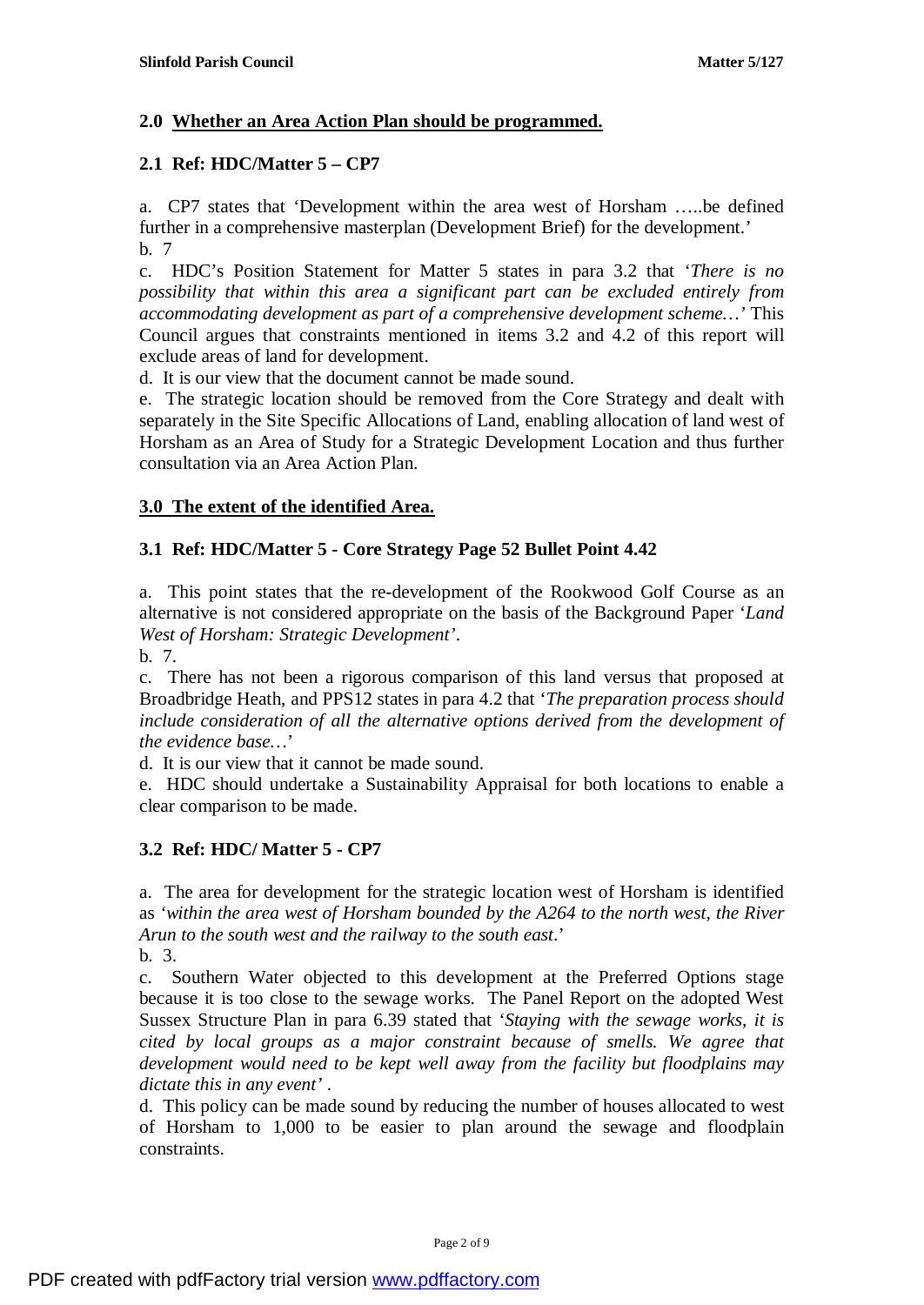e. Reduce the number of houses proposed for land west of Horsham to 1,000, in policies CP4 part v & CP7.

### **4.0 The numbers of proposed dwellings within the identified Area.**

## **4.1 Ref: HDC/Matter 5 - CP7**

a. CP7 states that '*Development will be programmed in order to enable the completion of 2,000 homes and other uses within the defined area by 2018.***'**  b. 4.

c. The Panel Report on the adopted West Sussex Structure Plan in para 6.54 stated that '*It may be possible to accommodate greater numbers than 1,000 but we are not recommending this. There is no need or justification at present and in any event further assessments would be required to test its feasibility.'* It is noted that bullet point A4.3.4 of HDC's Position Statement for matter 2, now suggests that the developers predict that 2,300 dwellings can be provided within the plan period.

d. It is our view that it cannot be made sound.

e. HDC should reduce the number of houses proposed for land west of Horsham to 1,000, in policies CP4 part v & CP7.

### **4.2 Ref: HDC/ Matter 5 - CP7**

a. The area for development for the strategic location west of Horsham is identified as *'within the area west of Horsham bounded by the A264 to the north west, the River Arun to the south west and the railway to the south east*.' b. 3.

c. Southern Water objected to this development at the Preferred Options stage because it is too close to the sewage works. The Panel Report on the adopted West Sussex Structure Plan stated in para 6.39 that '*Staying with the sewage works, it is cited by local groups as a major constraint because of smells. We agree that development would need to be kept well away from the facility but floodplains may dictate this in any event'* .

d. This policy can be made sound by reducing the number of houses allocated to west of Horsham to 1,000 to be easier to plan around the sewage and floodplain constraints.

e. Reduce the number of houses proposed for land west of Horsham to 1,000, in policies CP4 part v & CP7.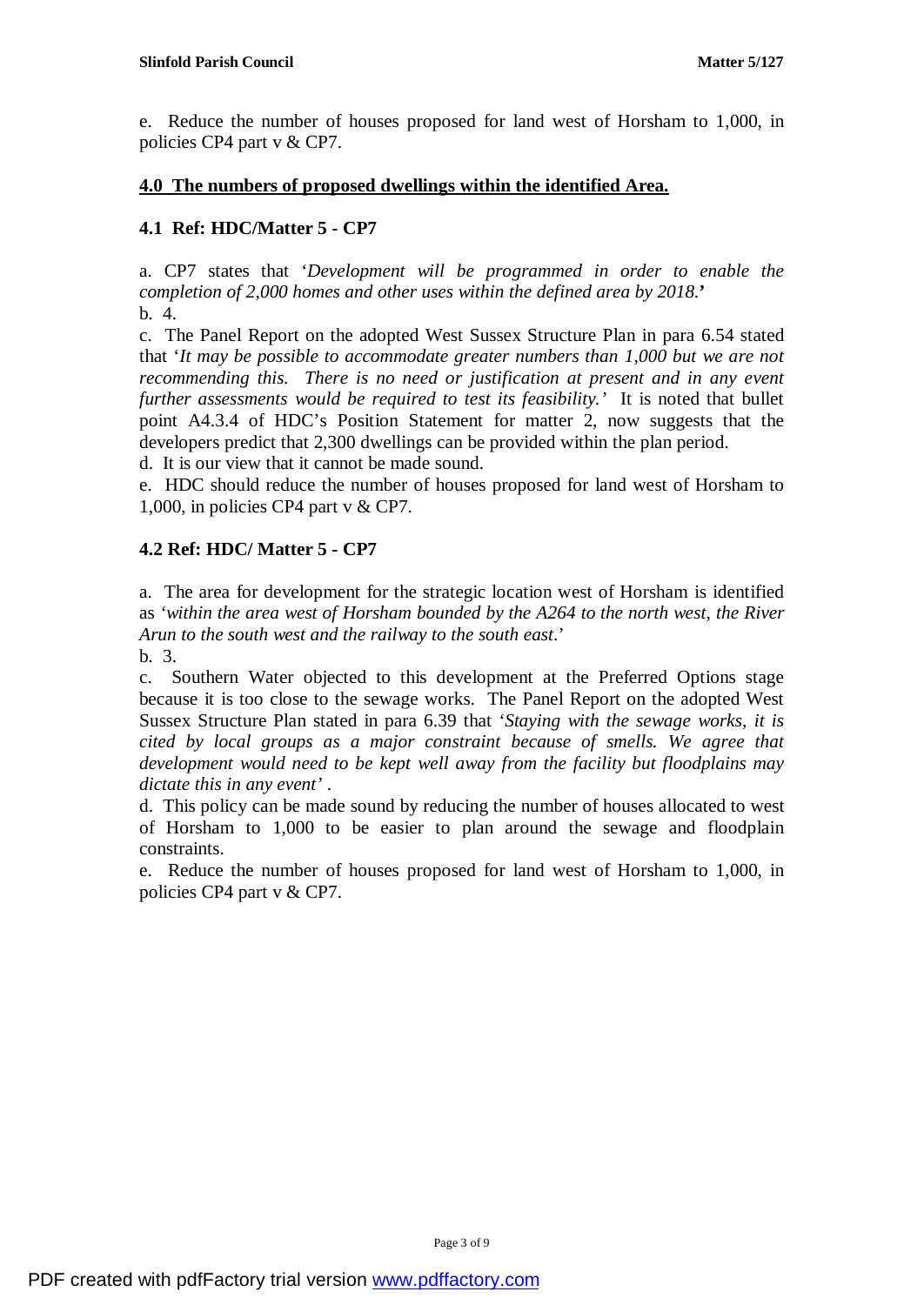### **5.0 Infrastructure provision, including health, schools, water and sewerage treatment.**

## **5.1 Ref: HDC/Matter 5 - Core Strategy Page 27 Bullet Point 4.10**

a. This point states that '*It is recognised that, in some cases, such as in relation to acute healthcare provision, the responsibility and basis for action lies beyond the direct influence of this strategy….*'

b. 9.

c. This Council STRONGLY OBJECTS to the development of 2,000 houses at the strategic location west of Horsham, as acute healthcare facilities are currently poor for this area. The nearest acute healthcare facility is based at the East Surrey Hospital, a 40 minute ambulance journey away. This hospital has no stars, is at operating capacity and is well known for extensive delays. The discussion paper, 'Creating an NHS Fit for Future' seeks to further downgrade acute facilities at Chichester and Worthing, adding further stress to the workload at East Surrey Hospital.

d. It is our view that it cannot be made sound.

e. The development at the strategic location west of Horsham should not be implemented until the capital funding for a new acute healthcare facility at Pease Pottage has been secured as referred to in The Bagnall Report of 2002. This recommended a 776- bed hospital at Pease Pottage.

## **5.2 Ref: HDC/Matter 5 - Core Strategy Page 27 Bullet Point 4.10**

a. This point states that '*… however, in other cases, such as with regard to education, we can facilitate provision and follow up opportunities which arise to meet needs. The strategy is not based on working in isolation but rather drawing together partners and facilitating joined up working.*'

b. 9.

c. This Council OBJECTS to this 'wait and see' approach to education. HDC has already missed the opportunity to build a new secondary school at Southwater, as included in the Preferred Options Stage, and disperse the additional 1,000 houses above the Structure Plan requirements through the larger villages in the District. HDC had a real opportunity to master plan the future development at Southwater with the recent opening of the new village centre. Southwater already has a new health centre; a new secondary school and additional development could have been master planned for this very large village on the southern outskirts of Horsham, separated from Horsham by a strategic gap.

d. It is our view that it cannot be made sound.

e. Provision for secondary education must be made in the Core Strategy to meet the demand from the strategic location west of Horsham.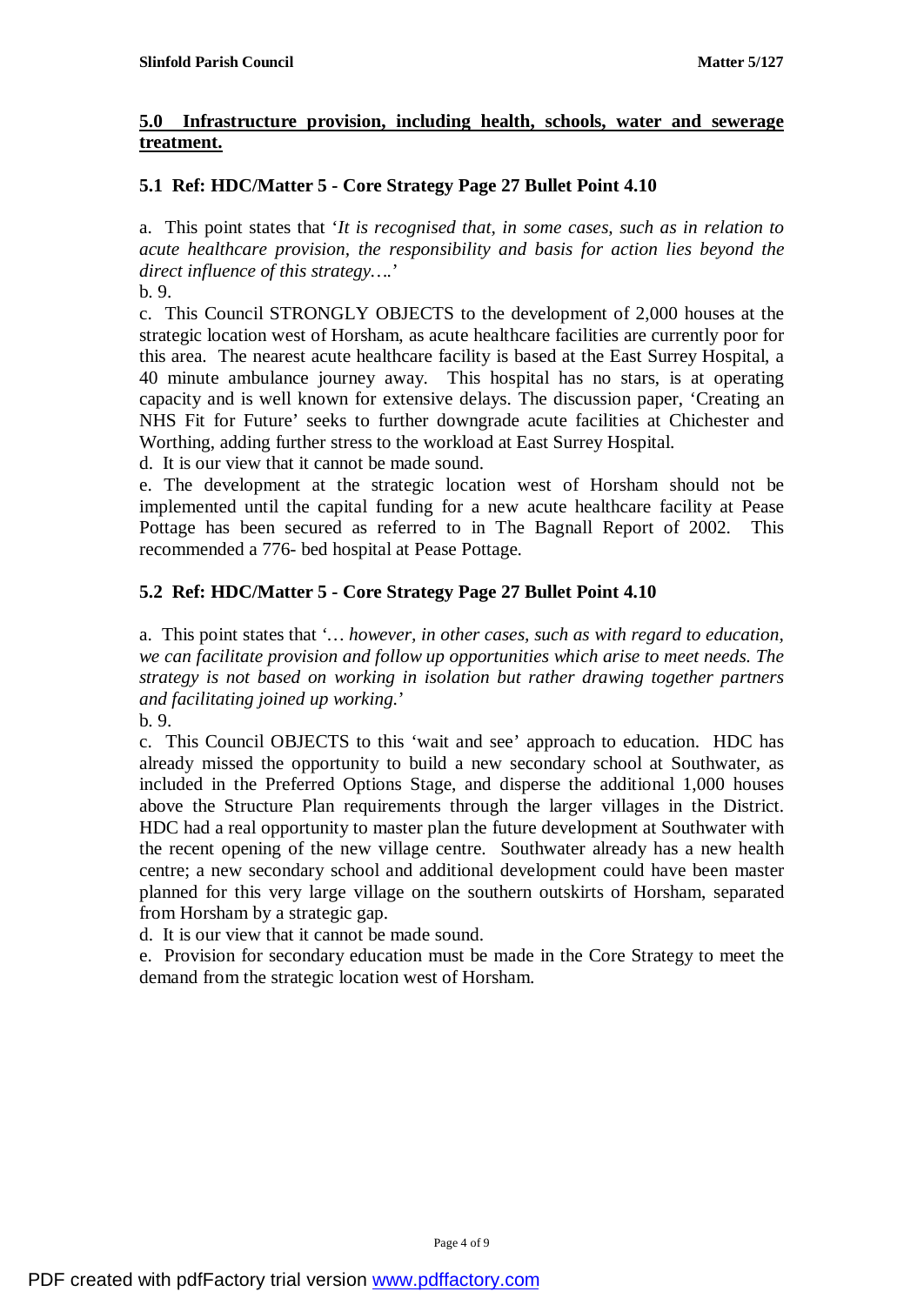## **5.3 Ref: HDC/Matter 5 - CP13**

a. Policy CP13 states '*The release of land for development will be dependent on there being sufficient capacity in the existing local infrastructure to meet the additional requirements arising from new development or suitable arrangements having been put in place for the improvement of the infrastructure, services and community facilities made necessary by the development*.'

b. 3 & 7.

c. The Panel Report on the adopted West Sussex Structure Plan stated in para 6.38 that '*We note that the sewage works is at capacity …EA points out that improvements are proposed in the period 2005-10. This would relate well to the possible timing of development here given other requirements.*'

d. The West Sussex Structure Plan Panel Report says that improvements to the sewage works are proposed for 2005 –10. However the West Sussex Structure Plan is based on 1,000 houses at the strategic location west of Horsham, not 2,000 as HDC are proposing. Thus the Sustainability Appraisal relating to sewage capacity is flawed and cannot in our view be made sound.

e. HDC should either provide evidence in the form of a Sustainability Appraisal for 2,000 houses on land west of Horsham that the proposed improvements to the sewage works, as discussed in the Panel Report of the West Sussex Structure Plan will extend to serve the 2,000 houses now proposed or reduce the number of houses proposed for land west of Horsham to 1,000, in policy CP4 part v & CP7.

## **6.0 Flood risk, due to the River Arun and other rivers and streams.**

## **6.1 Ref: HDC/Matter 5 - CP2**

a. This policy states that '*…careful appraisal of development proposals to ensure that they provide for enhancement by…having no adverse effects on water quality, reduce water consumption and minimise flooding'*.

b. 3 & 9.

c. The 1,000 houses identified in the West Sussex Structure Plan could be accommodated more easily than the 2,000 houses suggested in the submissions stage to avoid putting pressure on the floodplain.

d. It is our view that it cannot be made sound.

e. HDC should either abandon the submissions stage Core Strategy Sustainability Appraisal document and re-consult from the Issues and Options stage on 2,000 houses to enable extensive consultation with the Environment Agency on the floodplain and potential flood risk, in line with draft Planning Policy Statement 25 or reduce the number of houses proposed for land west of Horsham to 1,000, in policy CP4 part v & CP7.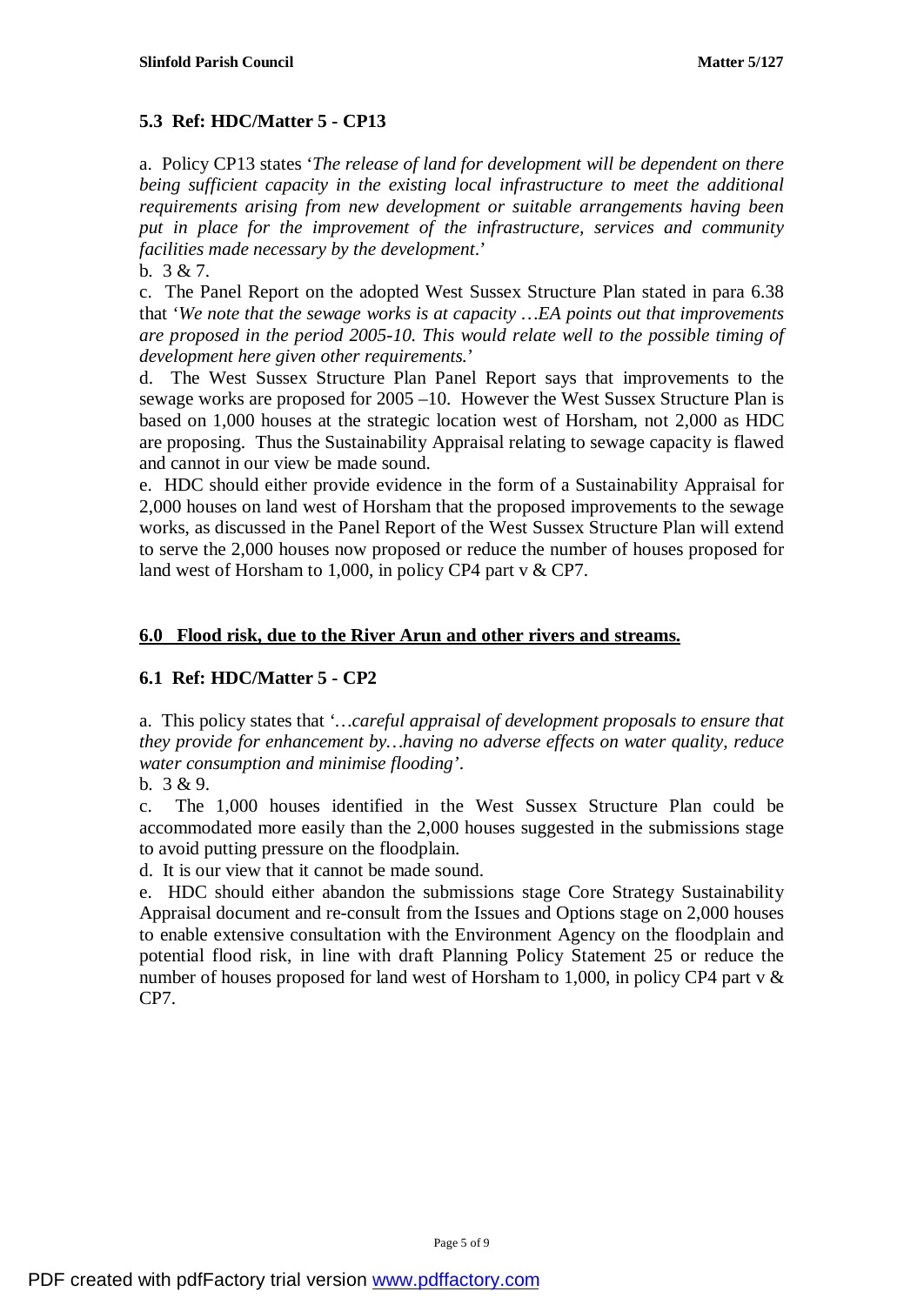## **7.0 The need for employment allocations.**

## **7.1 Ref: HDC/Matter 5 - CP10**

a. Policy CP10 states that '*Provision is made for the development of some 15,000 square metres of employment floorspace within the period 2001-2018.'*  b. 9.

c. This Council OBJECTS to this policy as it is far too vague. The proposed development of 2,000 houses to the west of Horsham will create a large dormitory urban extension of Horsham, heavily reliant on Crawley and Gatwick for employment, and adding to the already congested Horsham to Crawley/Gatwick commuter traffic. Para 9.17 of the Sustainability Appraisal says that *'Development around Horsham was generally considered positive in terms of the economy as it will contribute towards providing a larger skill base, although there may be negative aspects in terms of ensuring that sufficient employment opportunities are available.'*  Thus HDC have recognised that providing sufficient employment opportunities may be a problem, yet they seem to have failed to plan properly for such provision and the policy takes no account of the potential risk of Horsham losing one of its major employers.

d. It is our view that it cannot be made sound.

e. HDC should reduce the number of houses proposed for land west of Horsham to 1,000, in policy CP4 part v & CP7 and ensure that sufficient employment space is generated to support the strategic location.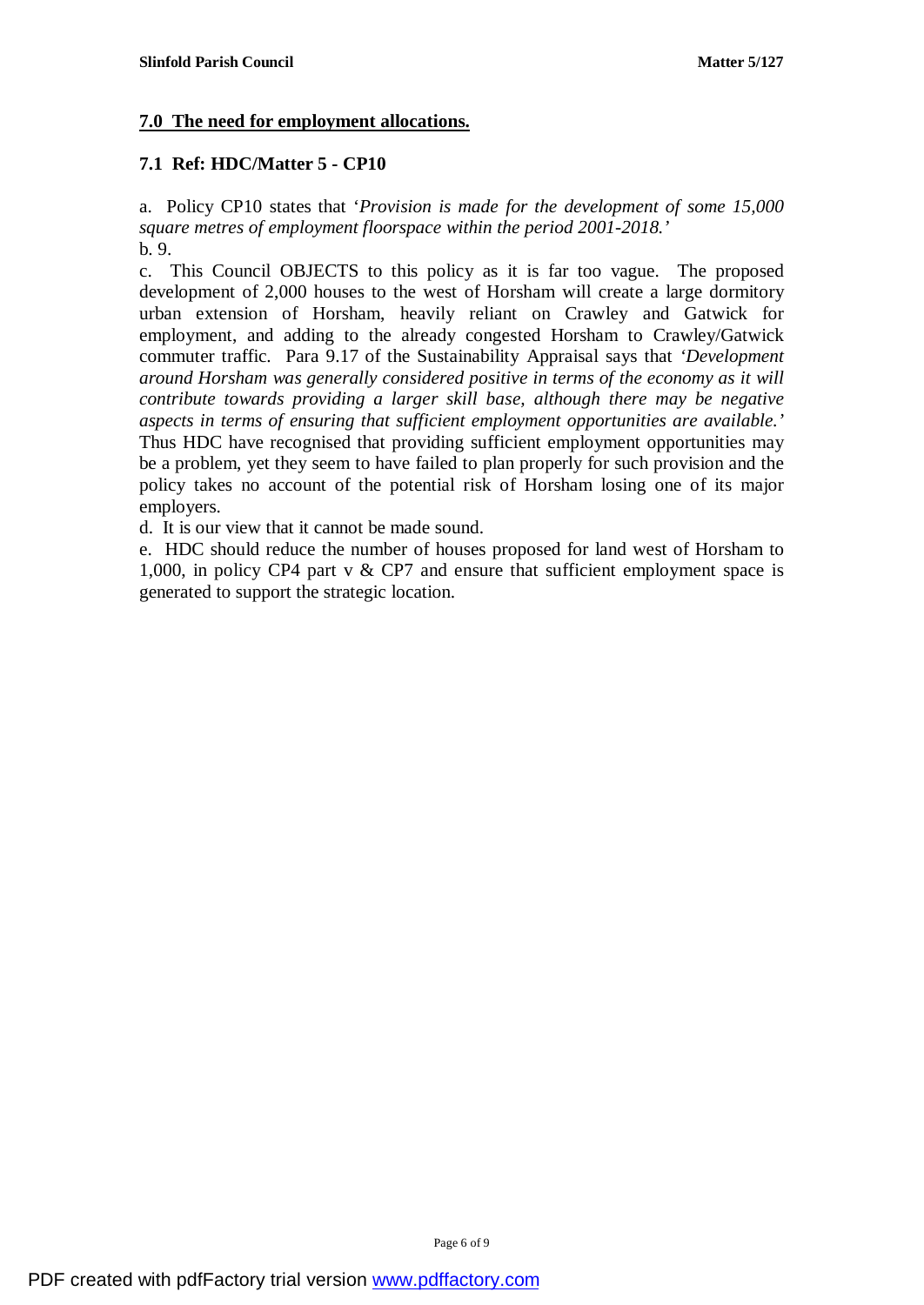### **8.0 Impact on the highway network, including on the A264, M23 and the A24 (new junction and other improvements).**

### **8.1 Ref: HDC/Matter 5 - Core Strategy - The Local Transport Plan for West Sussex Page 13**

a. The Local Transport Plan for West Sussex states '*It is also acknowledged that much of the traffic travelling east and west through Horsham on the A264, A281 and the B2139 through Storrington is avoiding the traffic congestion on the A27 at Arundel*. *The Highways Agency is carrying out further investigation to find an environmentally acceptable way of providing a bypass around Arundel. It will report to the Secretary of State when this work is complete.'* 

b. 7 & 9.

c. It has been suggested that traffic travelling east and west through Horsham is avoiding the traffic congestion on the A27 at Arundel. A new road network cannot be designed, when the report from the Secretary of State on the A27 bypass has not been published.

d. It is our view that it cannot be made sound.

e. HDC should re-consult on the submission stage Core Strategy, once the Secretary for State has published the report on the A27 bypass.

# **8.2 Ref: HDC/Matter 5 - CP7**

a. Policy CP7 states that *'the impact of the new development on the existing transport network should be minimised.*'

b. 3 & 4.

c. The Panel Report on the adopted West Sussex Structure Plan states in para 6.56 'One constraint on [the development] is the timing of improvements to the single carriageway A24 between Warnham and Capel. … There is general acceptance that strategic scale development at Horsham should not proceed until this is complete …' Rt. Hon. Douglas Alexander MP, Secretary of State for Transport, wrote to the Leader of SEERA on 06 July 2006 and confirmed that the A24 Horsham to Capel improvement scheme will not be funded in the first five years of the Regional Funding Allocations.

d. Until the A24 improvement is confirmed, the Core Strategy and Sustainability Appraisal cannot be made sound.

e. HDC should re-consult on the submission stage Core Strategy and Sustainability Appraisal, once central government has confirmed the timescale for improvements to the A24.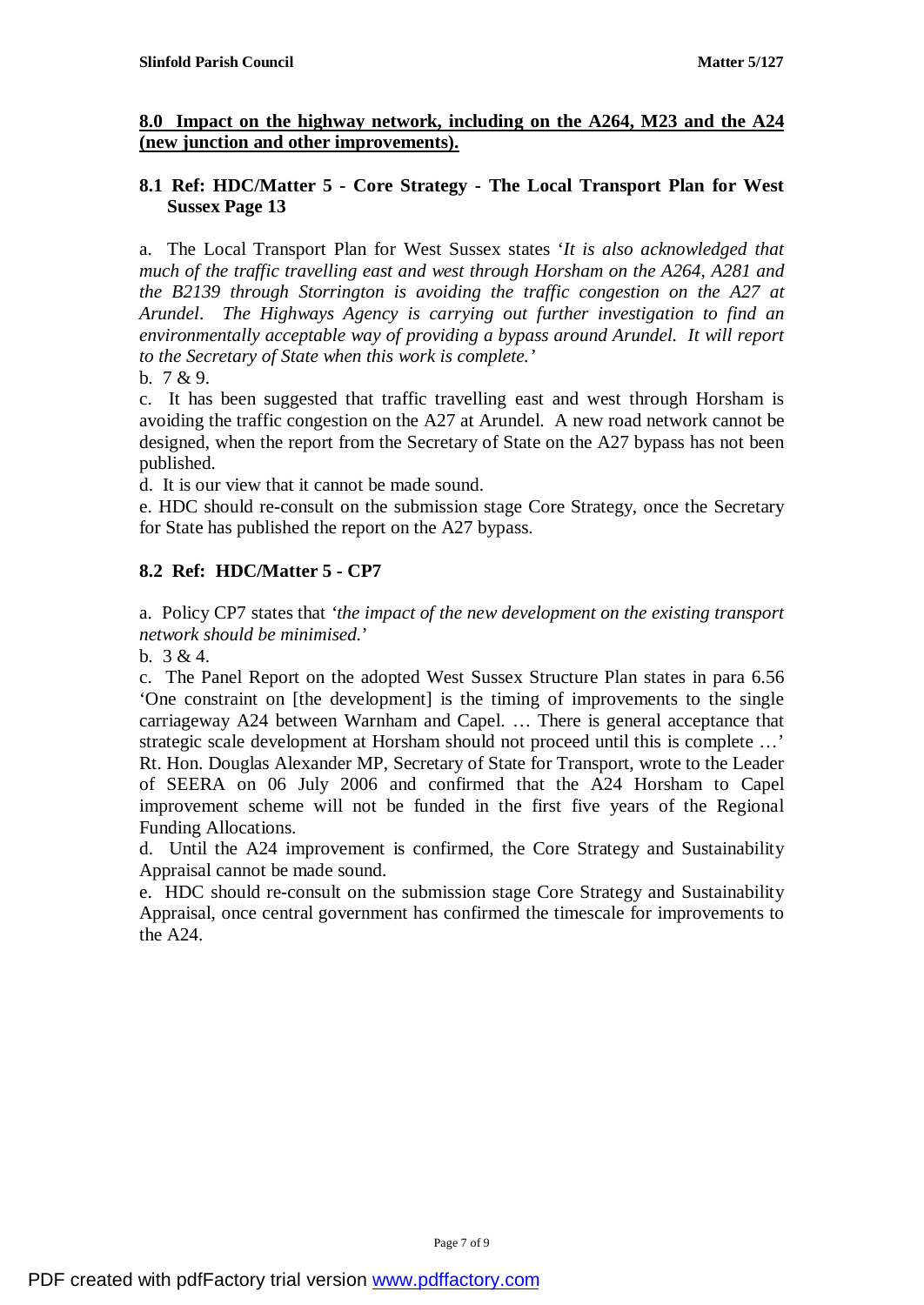## **9.0 The need for a park and ride facility.**

### **9.1 Ref: HDC/Matter 5 - Page 51, bullet 4.41**

a. Bullet 4.41 states '*enabling the opportunity for a new park and ride Facility'*  b. 2.

c. There is no supporting evidence to justify the need for additional park and ride site on the periphery of Horsham. Indeed, the current Park and Ride at Hop Oast is only working at 40% capacity – Horsham Town Park & Ride Study 2005, para 2.1. Para 4.6.8 states that '*the cost of running a Park and Ride Service may outweigh the benefits of reduction in congestion in the town centre.'*

d. Removal of the Park and Ride facility for land west of Horsham.

e. Removal of the Park and Ride facility for land west of Horsham from policy CP7.